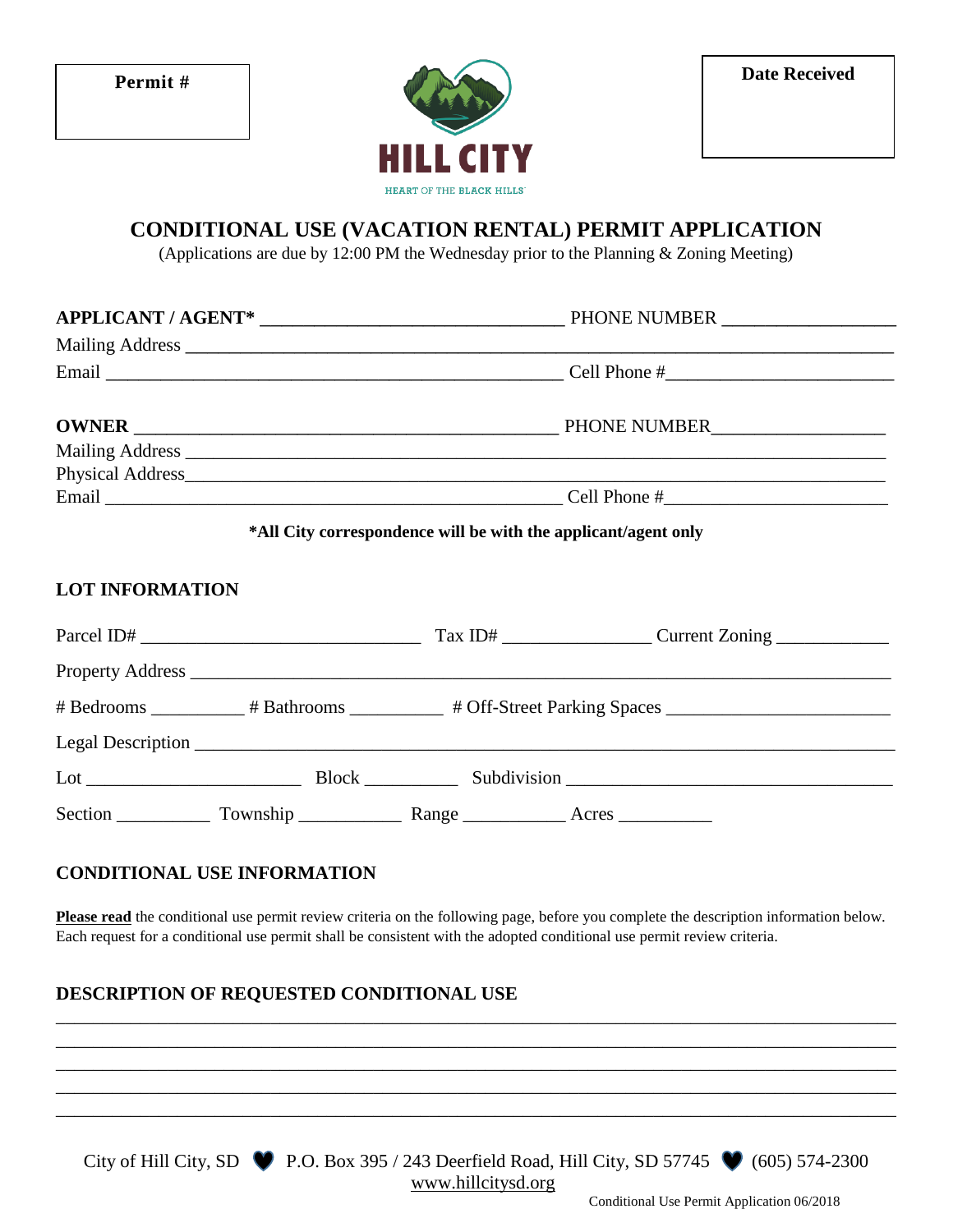## **CONDITIONAL USE PERMIT REVIEW CRITERIA**

A request for a conditional use shall be permitted to be approved, approved with conditions or denied. Each request for a conditional use approval shall be consistent with the criteria listed below:

- 1. The request is consistent with all applicable provisions of the comprehensive plan.
- 2. The request shall not adversely affect adjacent properties.
- 3. The request is compatible with the existing or allowable uses of adjacent properties.
- 4. The request can demonstrate that adequate public facilities, including roads, drainage, potable water, sanitary sewer,
- and police and fire protection exist or will exist to serve the requested use at the time such facilities are needed.
- 5. The request can demonstrate adequate provision for maintenance of the use and associated structures.
- 6. The request has minimized, to the degree possible, adverse effects on the natural environment.
- 7. The request will not create undue traffic congestion.
- 8. The request will not adversely affect the public health, safety or welfare.
- 9. The request conforms to all applicable provisions of this code.

#### **The State of South Dakota requires all vacation home rentals, rented for more than 14 days in a calendar year, to be registered with the SD Dept. of Health (to allow for health inspections) and the SD Dept. of Revenue. Conditional Use Permits for Vacation Home Rentals MUST comply with state requirements.**

#### Conditional Use Application Process for Vacation Rentals:

1. Application complete, fee paid & turned into Planning Department for review.

2. Planning & Zoning Commission reviews at their next meeting & forwards to City Council to set hearing date.

- 3. City Council sets hearing date (usually next City Council scheduled meeting).
- 4. Certified notices go to neighbors within 150' of property lines.
- 5. City Council public hearing.
- 6. If approved, there will be a one year review (no sooner than 12 months and no later than 18 months).

7. All conditional uses are subject to review by the planning & zoning commission and/or the legislative body at anytime.

\*When a conditional use permit is abandoned or discontinued for a period of 1 year, it shall not be reestablished, unless authorized by the legislative body on appeal. A conditional use permit shall be revoked when the applicant fails to comply with conditions imposed. **Initial** 

\*Proof of registration with the State of South Dakota required within 3 months of approval of conditional use. This proof must be provided to Hill City Hall by the applicant or owner*.* **\_\_\_\_\_\_\_\_\_***Initial*

# **I HEREBY CERTIFY THAT I HAVE EXAMINED THIS APPLICATION AND KNOW THE SAME TO BE TRUE AND CORRECT. THE GRANTING OF THIS PERMIT DOES NOT PRESUME TO GIVE AUTHORITY TO VIOLATE OR CANCEL THE PROVISIONS OF ANY FEDERAL, STATE OR LOCAL LAW.**

| <b>Signature of Applicant / Agent</b> | Date                                                                                                                                  |
|---------------------------------------|---------------------------------------------------------------------------------------------------------------------------------------|
| <b>Signature of Owner</b>             | Date                                                                                                                                  |
|                                       | City of Hill City, SD $\bullet$ P.O. Box 395 / 243 Deerfield Road, Hill City, SD 57745 $\bullet$ (605) 574-2300<br>www.hillcitysd.org |

Conditional Use Permit Application 06/2018